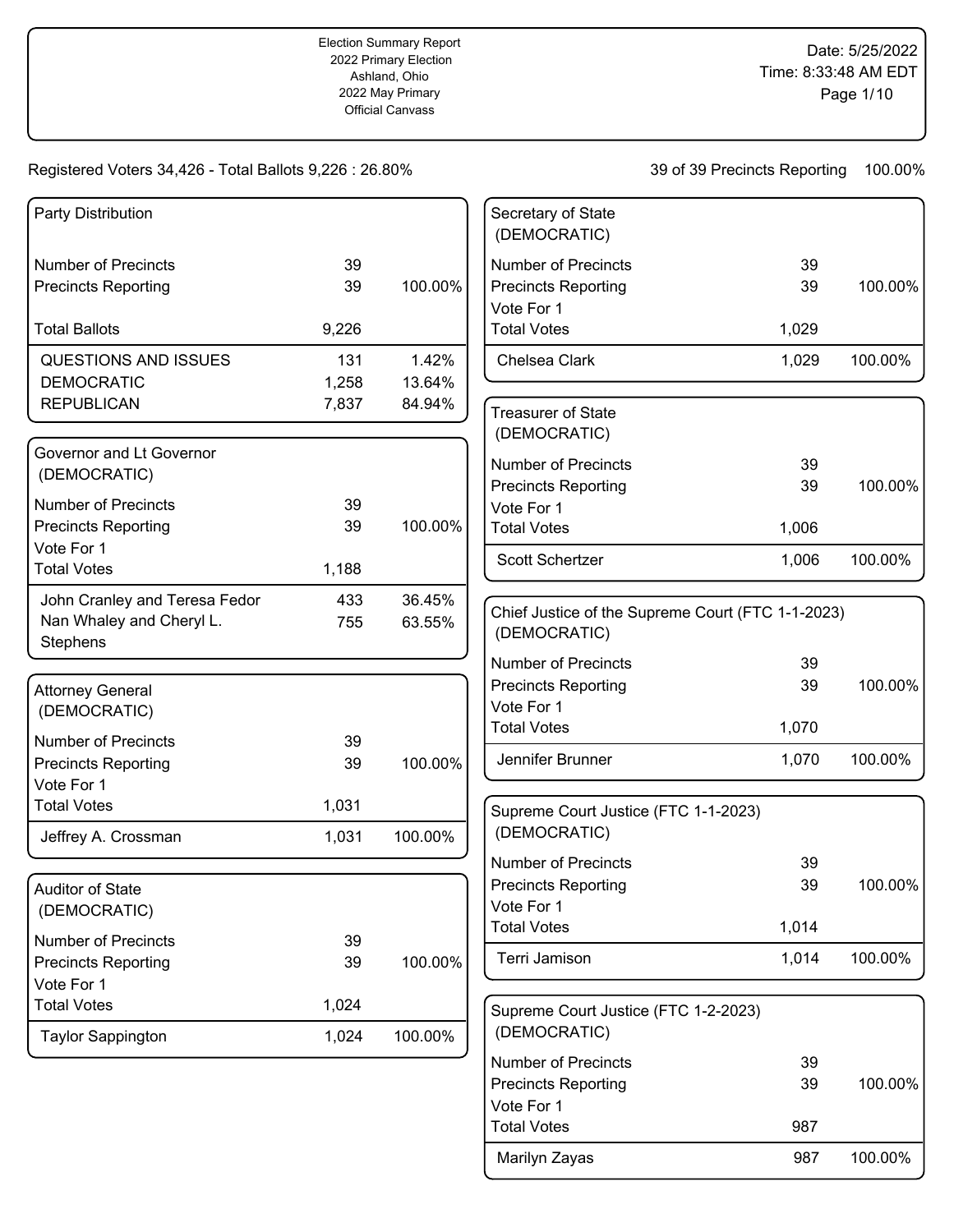Heather L. Sample 20 100.00%

| U.S. Senator<br>(DEMOCRATIC)                             |          |         | Judge, Common Pleas Court (FTC 2-9-2023)<br>(DEMOCRATIC) |             |         |
|----------------------------------------------------------|----------|---------|----------------------------------------------------------|-------------|---------|
| <b>Number of Precincts</b>                               | 39       |         | <b>Number of Precincts</b>                               | 39          |         |
| <b>Precincts Reporting</b><br>Vote For 1                 | 39       | 100.00% | <b>Precincts Reporting</b>                               | 39          | 100.00% |
| <b>Total Votes</b>                                       | 1,205    |         | <b>Total Votes</b>                                       | 0           |         |
| Morgan Harper                                            | 196      | 16.27%  | No Valid Petition Filed                                  |             |         |
| Traci TJ Johnson                                         | 116      | 9.63%   |                                                          |             |         |
| Tim Ryan                                                 | 893      | 74.11%  | County Commissioner (FTC 1-1-2023)<br>(DEMOCRATIC)       |             |         |
| US Rep Congress - 4th District                           |          |         |                                                          |             |         |
| (DEMOCRATIC)                                             |          |         | <b>Number of Precincts</b>                               | 39          |         |
|                                                          |          |         | <b>Precincts Reporting</b>                               | 39          | 100.00% |
| <b>Number of Precincts</b><br><b>Precincts Reporting</b> | 39<br>39 | 100.00% | <b>Total Votes</b>                                       | 0           |         |
| Vote For 1<br><b>Total Votes</b>                         | 1,130    |         | No Valid Petition Filed                                  |             |         |
| Jeffrey A. Sites                                         | 519      | 45.93%  |                                                          |             |         |
| <b>Tamie Wilson</b>                                      | 611      | 54.07%  | <b>County Auditor</b><br>(DEMOCRATIC)                    |             |         |
| Court of Appeals Judge - 5th (FTC 2-9-2023)              |          |         | <b>Number of Precincts</b>                               | 39          |         |
| (DEMOCRATIC)                                             |          |         | <b>Precincts Reporting</b>                               | 39          | 100.00% |
| <b>Number of Precincts</b>                               | 39       |         | <b>Total Votes</b>                                       | $\mathbf 0$ |         |
| <b>Precincts Reporting</b>                               | 39       | 100.00% | No Valid Petition Filed                                  |             |         |
| Vote For 1                                               |          |         |                                                          |             |         |
| <b>Total Votes</b>                                       | 1,011    |         |                                                          |             |         |
| Earle E. Wise Jr.                                        | 1,011    | 100.00% | County Central Committee - 1B DEM<br>(DEMOCRATIC)        |             |         |
| Court of Appeals Judge - 5th (FTC 2-10-2023)             |          |         | <b>Number of Precincts</b>                               | 1           |         |
| (DEMOCRATIC)                                             |          |         | <b>Precincts Reporting</b>                               | 1           | 100.00% |
|                                                          |          |         | Vote For 1                                               |             |         |
| <b>Number of Precincts</b>                               | 39       |         | <b>Total Votes</b>                                       | 46          |         |
| <b>Precincts Reporting</b>                               | 39       | 100.00% | Paula D. Watson                                          | 46          | 100.00% |
| Vote For 1<br><b>Total Votes</b>                         | 1,002    |         |                                                          |             |         |
|                                                          |          |         |                                                          |             |         |
| David T. Ball                                            | 1,002    | 100.00% | County Central Committee - 2A DEM<br>(DEMOCRATIC)        |             |         |
|                                                          |          |         | <b>Number of Precincts</b>                               | 1           |         |
|                                                          |          |         | <b>Precincts Reporting</b>                               | 1           | 100.00% |
|                                                          |          |         | Vote For 1                                               |             |         |
|                                                          |          |         | <b>Total Votes</b>                                       | 20          |         |
|                                                          |          |         |                                                          |             |         |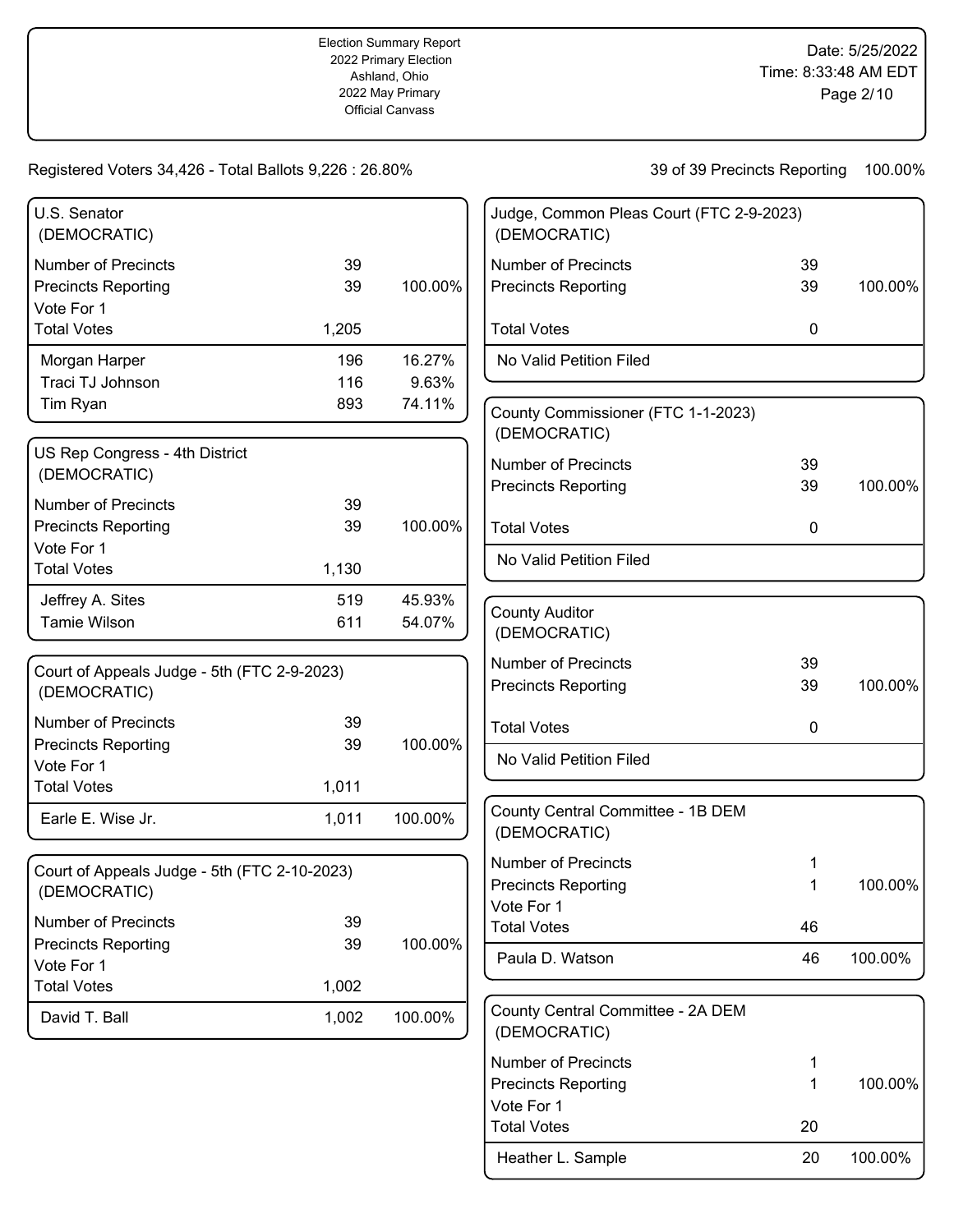| County Central Committee - 2C DEM<br>(DEMOCRATIC) |             |         | County Central Committee - CLEAR CREEK DEM<br>(DEMOCRATIC)   |    |         |
|---------------------------------------------------|-------------|---------|--------------------------------------------------------------|----|---------|
| <b>Number of Precincts</b>                        | 1           |         | <b>Number of Precincts</b>                                   | 1  |         |
| <b>Precincts Reporting</b>                        | 1           | 100.00% | <b>Precincts Reporting</b>                                   | 1  | 100.00% |
| Vote For 1                                        |             |         | Vote For 1                                                   |    |         |
| <b>Total Votes</b>                                | 37          |         | <b>Total Votes</b>                                           | 36 |         |
| Kevin Barnet                                      | 37          | 100.00% | <b>Andrew Kinney</b>                                         | 36 | 100.00% |
| County Central Committee - 3A DEM<br>(DEMOCRATIC) |             |         | County Central Committee - LOUDONVILLE 1 DEM<br>(DEMOCRATIC) |    |         |
| <b>Number of Precincts</b>                        | 1           |         | <b>Number of Precincts</b>                                   | 1  |         |
| <b>Precincts Reporting</b>                        | 1           | 100.00% | <b>Precincts Reporting</b>                                   | 1  | 100.00% |
| Vote For 1                                        |             |         | Vote For 1                                                   |    |         |
| <b>Total Votes</b>                                | 23          |         | <b>Total Votes</b>                                           | 55 |         |
| Josiah L. Mason                                   | 23          | 100.00% | Jane Stoops                                                  | 55 | 100.00% |
| County Central Committee - 3B DEM<br>(DEMOCRATIC) |             |         | County Central Committee - JACKSON 2 DEM<br>(DEMOCRATIC)     |    |         |
| <b>Number of Precincts</b>                        | 1           |         | <b>Number of Precincts</b>                                   | 1  |         |
| <b>Precincts Reporting</b>                        | 1           | 100.00% | <b>Precincts Reporting</b>                                   | 1  | 100.00% |
| Vote For 1                                        |             |         | Vote For 1                                                   |    |         |
| <b>Total Votes</b>                                | 27          |         | <b>Total Votes</b>                                           | 36 |         |
| Barbara Lindsay                                   | 27          | 100.00% | David Holcomb                                                | 36 | 100.00% |
| County Central Committee - 3C DEM<br>(DEMOCRATIC) |             |         | County Central Committee - MIFFLIN DEM<br>(DEMOCRATIC)       |    |         |
| <b>Number of Precincts</b>                        |             |         | <b>Number of Precincts</b>                                   |    |         |
| <b>Precincts Reporting</b>                        |             | 100.00% | <b>Precincts Reporting</b>                                   |    | 100.00% |
| Vote For 1                                        |             |         | Vote For 1                                                   |    |         |
| <b>Total Votes</b>                                | 25          |         | <b>Total Votes</b>                                           | 29 |         |
| Dennis William Dyer                               | 25          | 100.00% | Karon Summer                                                 | 29 | 100.00% |
| County Central Committee - 3D DEM<br>(DEMOCRATIC) |             |         | County Central Committee - MILTON 1 DEM<br>(DEMOCRATIC)      |    |         |
| <b>Number of Precincts</b>                        | 1           |         | <b>Number of Precincts</b>                                   | 1  |         |
| <b>Precincts Reporting</b>                        | $\mathbf 1$ | 100.00% | <b>Precincts Reporting</b>                                   | 1  | 100.00% |
| Vote For 1                                        |             |         | Vote For 1                                                   |    |         |
| <b>Total Votes</b>                                | 11          |         | <b>Total Votes</b>                                           | 19 |         |
| Jeff A. Burnett                                   | 11          | 100.00% | Martha M. Ross                                               | 19 | 100.00% |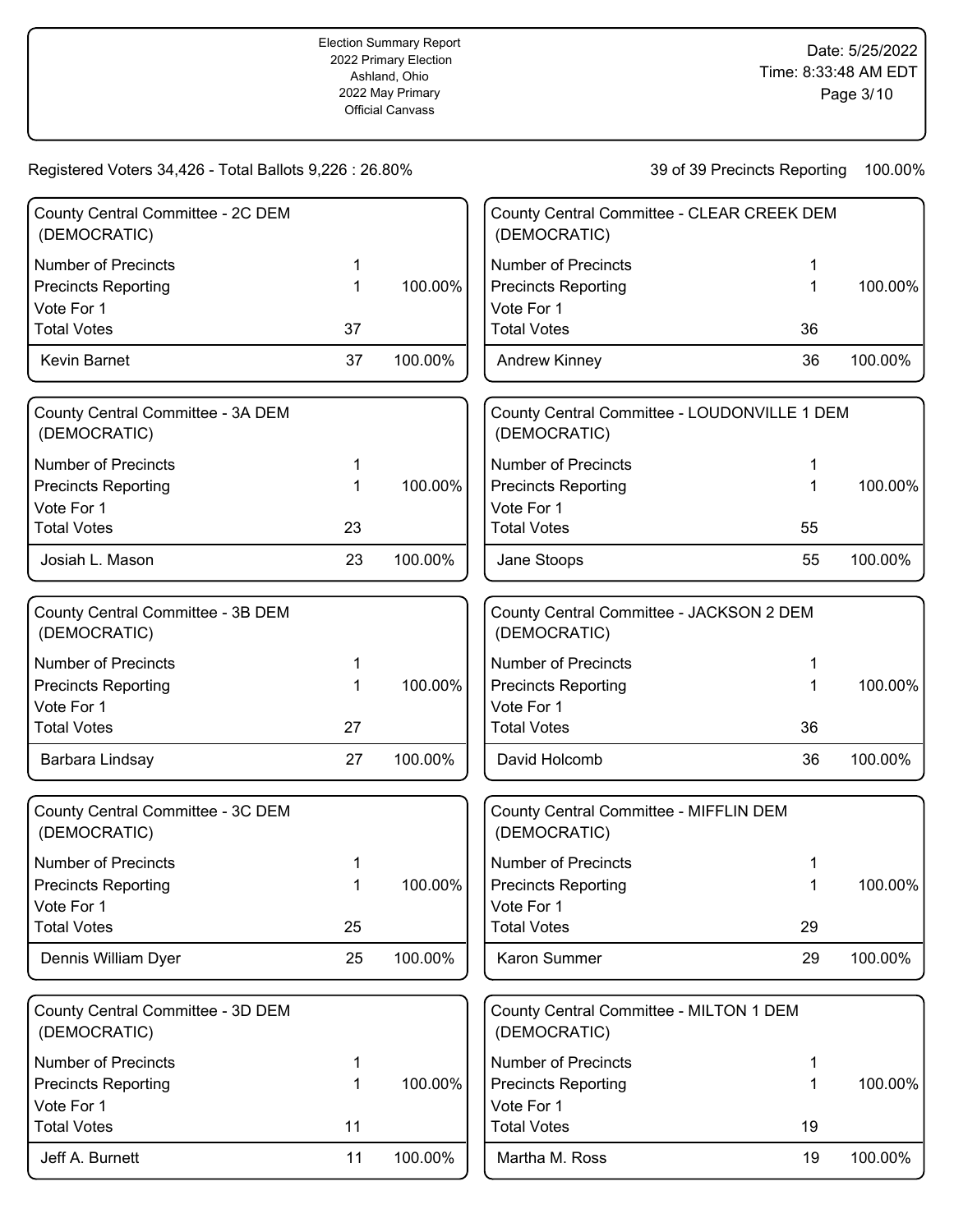Frank LaRose 3,976 59.91%

| County Central Committee - MONTGOMERY 1 DEM<br>(DEMOCRATIC)                                  |              |         | Governor and Lt Governor<br>(REPUBLICAN)                                                     |                       |                           |
|----------------------------------------------------------------------------------------------|--------------|---------|----------------------------------------------------------------------------------------------|-----------------------|---------------------------|
| <b>Number of Precincts</b><br><b>Precincts Reporting</b><br>Vote For 1                       | 1<br>1       | 100.00% | <b>Number of Precincts</b><br><b>Precincts Reporting</b><br>Vote For 1                       | 39<br>39              | 100.00%                   |
| <b>Total Votes</b>                                                                           | 12           |         | <b>Total Votes</b>                                                                           | 7,730                 |                           |
| Shannon Johnson                                                                              | 12           | 100.00% | Joe Blystone and Jeremiah W.<br>Workman                                                      | 2,929                 | 37.89%                    |
| County Central Committee - ORANGE 2 DEM<br>(DEMOCRATIC)                                      |              |         | Mike DeWine and Jon Husted<br>Ron Hood and Candice Keller<br>Jim Renacci and Joe Knopp       | 2,754<br>113<br>1,934 | 35.63%<br>1.46%<br>25.02% |
| <b>Number of Precincts</b><br><b>Precincts Reporting</b><br>Vote For 1                       | 1            | 100.00% | <b>Attorney General</b><br>(REPUBLICAN)                                                      |                       |                           |
| <b>Total Votes</b><br><b>Vicky Beugly</b>                                                    | 14<br>14     | 100.00% | <b>Number of Precincts</b><br><b>Precincts Reporting</b><br>Vote For 1                       | 39<br>39              | 100.00%                   |
| County Central Committee - SULLIVAN 1 DEM<br>(DEMOCRATIC)                                    |              |         | <b>Total Votes</b><br>Dave Yost                                                              | 6,256<br>6,256        | 100.00%                   |
| <b>Number of Precincts</b><br><b>Precincts Reporting</b><br>Vote For 1<br><b>Total Votes</b> | 1<br>1<br>21 | 100.00% | <b>Auditor of State</b><br>(REPUBLICAN)                                                      |                       |                           |
| Saundra Briggs                                                                               | 21           | 100.00% | <b>Number of Precincts</b><br><b>Precincts Reporting</b><br>Vote For 1                       | 39<br>39              | 100.00%                   |
| County Central Committee - VERMILLION 1 DEM<br>(DEMOCRATIC)                                  |              |         | <b>Total Votes</b><br>Keith Faber                                                            | 5,886<br>5,886        | 100.00%                   |
| <b>Number of Precincts</b><br><b>Precincts Reporting</b><br>Vote For 1<br><b>Total Votes</b> | 23           | 100.00% | Secretary of State<br>(REPUBLICAN)                                                           |                       |                           |
| Roberta Jean Skok                                                                            | 23           | 100.00% | <b>Number of Precincts</b><br><b>Precincts Reporting</b><br>Vote For 1<br><b>Total Votes</b> | 39<br>39<br>6,637     | 100.00%                   |
|                                                                                              |              |         | John Adams                                                                                   | 2,661                 | 40.09%                    |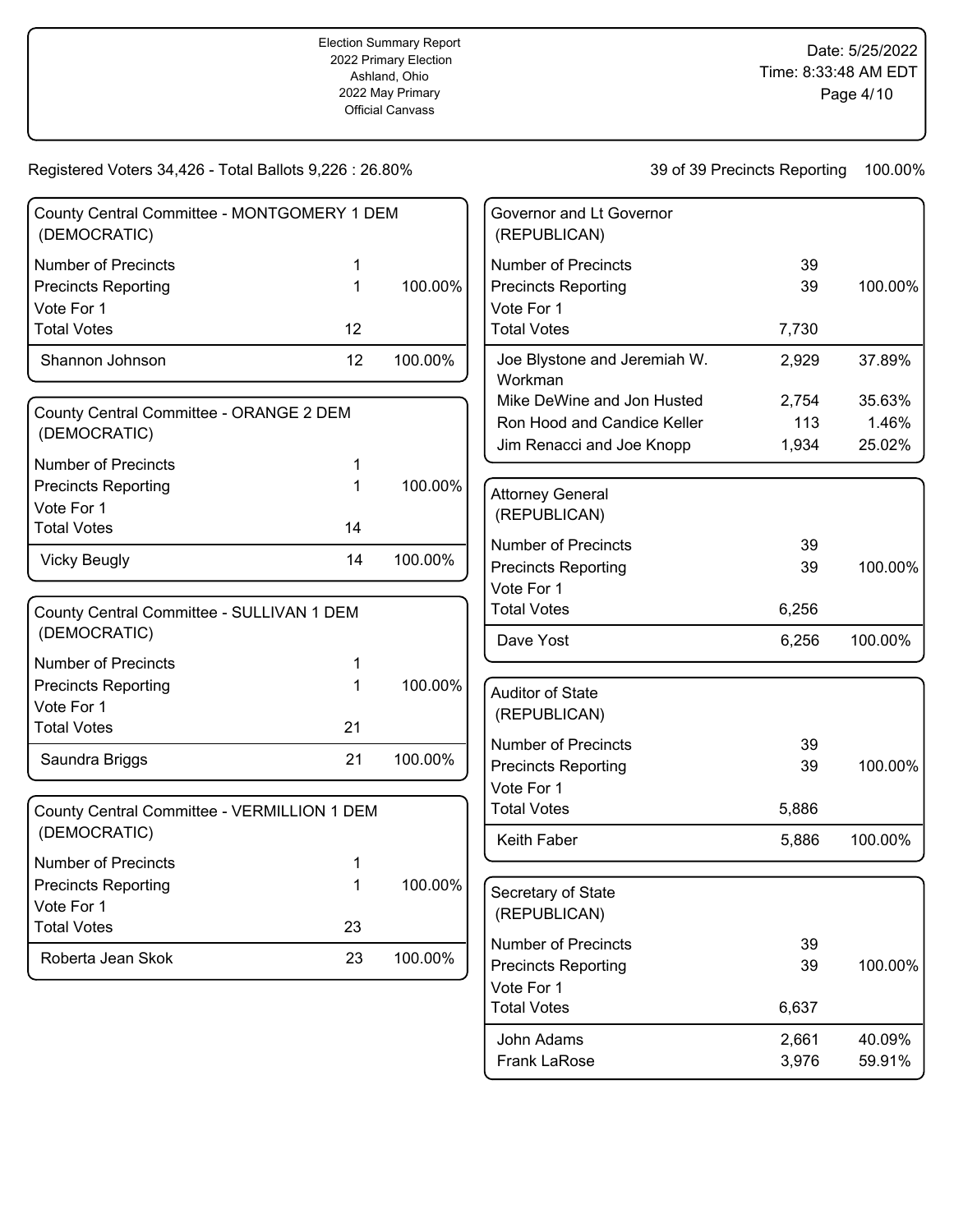| <b>Treasurer of State</b><br>(REPUBLICAN)         |       |         | U.S. Senator<br>(REPUBLICAN)                                 |       |         |
|---------------------------------------------------|-------|---------|--------------------------------------------------------------|-------|---------|
| <b>Number of Precincts</b>                        | 39    |         | <b>Number of Precincts</b>                                   | 39    |         |
| <b>Precincts Reporting</b>                        | 39    | 100.00% | <b>Precincts Reporting</b>                                   | 39    | 100.00% |
| Vote For 1                                        |       |         | Vote For 1                                                   |       |         |
| <b>Total Votes</b>                                | 5,869 |         | <b>Total Votes</b>                                           | 7,519 |         |
| <b>Robert Sprague</b>                             | 5,869 | 100.00% | Matt Dolan                                                   | 1,368 | 18.19%  |
|                                                   |       |         | Mike Gibbons                                                 | 920   | 12.24%  |
| Chief Justice of the Supreme Court (FTC 1-1-2023) |       |         | Josh Mandel                                                  | 2,190 | 29.13%  |
| (REPUBLICAN)                                      |       |         | <b>Neil Patel</b>                                            | 111   | 1.48%   |
|                                                   |       |         | Mark Pukita                                                  | 295   | 3.92%   |
| <b>Number of Precincts</b>                        | 39    |         | Jane Timken                                                  | 438   | 5.83%   |
| <b>Precincts Reporting</b>                        | 39    | 100.00% | JD Vance                                                     | 2,197 | 29.22%  |
| Vote For 1                                        |       |         |                                                              |       |         |
| <b>Total Votes</b>                                | 5,904 |         | US Rep Congress - 4th District                               |       |         |
| Sharon L. Kennedy                                 | 5,904 | 100.00% | (REPUBLICAN)                                                 |       |         |
|                                                   |       |         | <b>Number of Precincts</b>                                   | 39    |         |
| Supreme Court Justice (FTC 1-1-2023)              |       |         | <b>Precincts Reporting</b>                                   | 39    | 100.00% |
| (REPUBLICAN)                                      |       |         | Vote For 1                                                   |       |         |
| <b>Number of Precincts</b>                        | 39    |         | <b>Total Votes</b>                                           | 6,383 |         |
| <b>Precincts Reporting</b>                        | 39    | 100.00% | Jim Jordan                                                   | 6,383 | 100.00% |
| Vote For 1                                        |       |         |                                                              |       |         |
| <b>Total Votes</b>                                | 5,699 |         |                                                              |       |         |
| Pat Fischer                                       | 5,699 | 100.00% | Court of Appeals Judge - 5th (FTC 2-9-2023)<br>(REPUBLICAN)  |       |         |
|                                                   |       |         | <b>Number of Precincts</b>                                   | 39    |         |
| Supreme Court Justice(FTC 1-2-2023)               |       |         | <b>Precincts Reporting</b>                                   | 39    | 100.00% |
| (REPUBLICAN)                                      |       |         | Vote For 1                                                   |       |         |
| <b>Number of Precincts</b>                        | 39    |         | <b>Total Votes</b>                                           | 5,578 |         |
| <b>Precincts Reporting</b>                        | 39    | 100.00% | Jeff Furr                                                    | 2,015 | 36.12%  |
| Vote For 1                                        |       |         | <b>Andrew King</b>                                           | 3,563 | 63.88%  |
| <b>Total Votes</b>                                | 4,855 |         |                                                              |       |         |
| Pat DeWine                                        | 4,855 | 100.00% | Court of Appeals Judge - 5th (FTC 2-10-2023)<br>(REPUBLICAN) |       |         |
|                                                   |       |         | Number of Precincts                                          | 39    |         |
|                                                   |       |         | <b>Precincts Reporting</b>                                   | 39    | 100.00% |
|                                                   |       |         | Vote For 1                                                   |       |         |
|                                                   |       |         | <b>Total Votes</b>                                           | 5,392 |         |
|                                                   |       |         | Craig Baldwin                                                | 5,392 | 100.00% |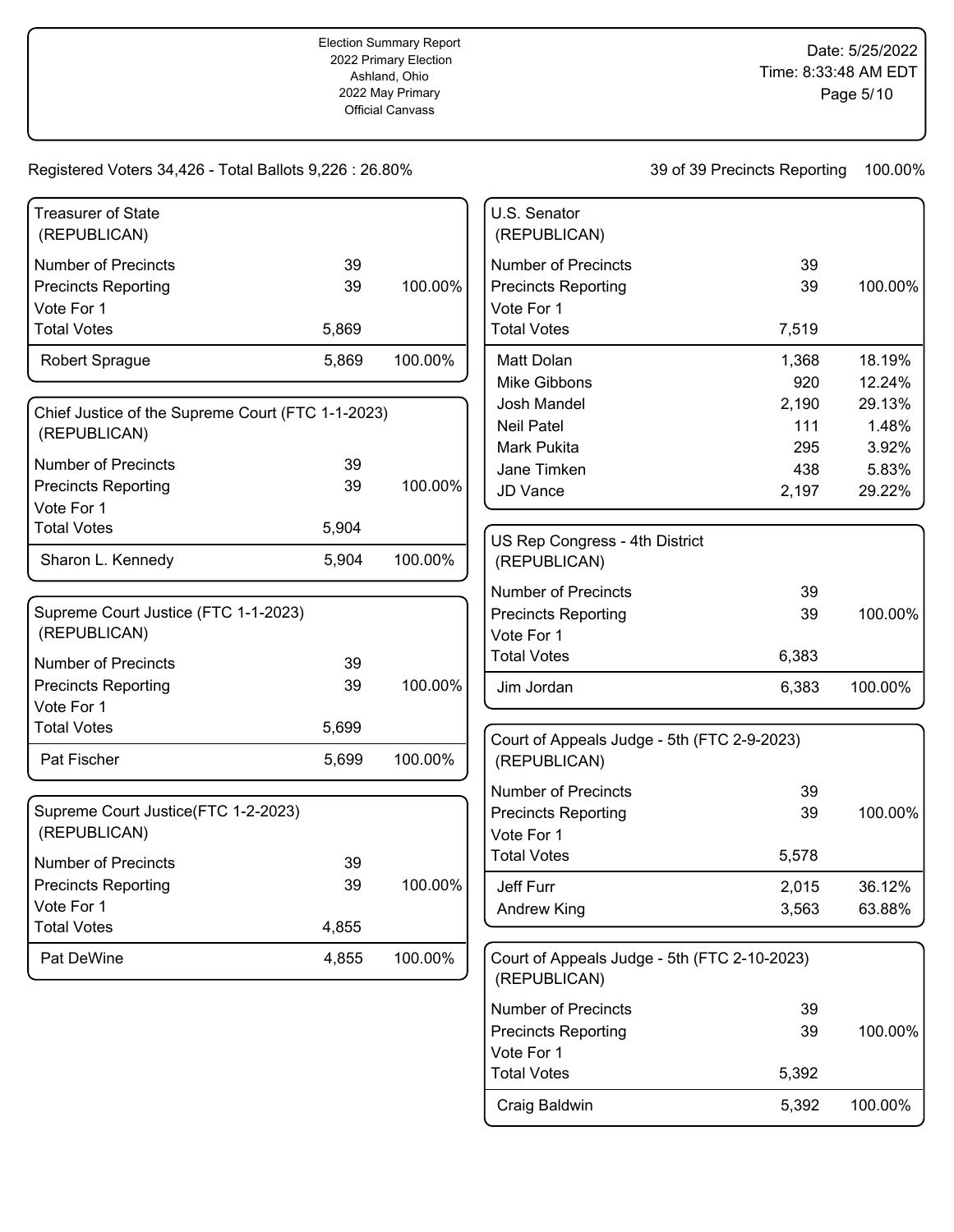Robert DeSanto 138 100.00%

| Judge, Common Pleas Court (FTC 2-9-2023)<br>(REPUBLICAN) |       |         | County Central Committee - 1B REP<br>(REPUBLICAN) |     |         |
|----------------------------------------------------------|-------|---------|---------------------------------------------------|-----|---------|
| <b>Number of Precincts</b>                               | 39    |         | <b>Number of Precincts</b>                        | 1   |         |
| <b>Precincts Reporting</b>                               | 39    | 100.00% | <b>Precincts Reporting</b>                        | 1   | 100.00% |
| Vote For 1                                               |       |         | Vote For 1                                        |     |         |
| <b>Total Votes</b>                                       | 7,330 |         | <b>Total Votes</b>                                | 213 |         |
| Victor R. Perez                                          | 2,560 | 34.92%  | <b>Matt Miller</b>                                | 213 | 100.00% |
| David R. Stimpert                                        | 4,770 | 65.08%  |                                                   |     |         |
| County Commissioner (FTC 1-1-2023)<br>(REPUBLICAN)       |       |         | County Central Committee - 1C REP<br>(REPUBLICAN) |     |         |
|                                                          |       |         | <b>Number of Precincts</b>                        | 1   |         |
| <b>Number of Precincts</b>                               | 39    | 100.00% | <b>Precincts Reporting</b>                        | 1   | 100.00% |
| <b>Precincts Reporting</b><br>Vote For 1                 | 39    |         | Vote For 1                                        |     |         |
| <b>Total Votes</b>                                       | 6,947 |         | <b>Total Votes</b>                                | 190 |         |
|                                                          |       |         | Pamela M. Mowry                                   | 190 | 100.00% |
| Denny D. Bittle                                          | 4,035 | 58.08%  |                                                   |     |         |
| <b>Burton Williams</b>                                   | 2,912 | 41.92%  | County Central Committee - 1D REP<br>(REPUBLICAN) |     |         |
| <b>County Auditor</b>                                    |       |         |                                                   |     |         |
| (REPUBLICAN)                                             |       |         | <b>Number of Precincts</b>                        | 1   |         |
| <b>Number of Precincts</b>                               | 39    |         | <b>Precincts Reporting</b>                        | 1   | 100.00% |
| <b>Precincts Reporting</b>                               | 39    | 100.00% | Vote For 1                                        |     |         |
| Vote For 1                                               |       |         | <b>Total Votes</b>                                | 11  |         |
| <b>Total Votes</b>                                       | 6,407 |         | Steve Workman (WI)                                | 11  | 100.00% |
|                                                          |       |         |                                                   |     |         |
| Cindy Funk                                               | 6,407 | 100.00% | County Central Committee - 2A REP<br>(REPUBLICAN) |     |         |
| County Central Committee - 1A REP                        |       |         | <b>Number of Precincts</b>                        | 1   |         |
| (REPUBLICAN)                                             |       |         | <b>Precincts Reporting</b>                        | 1   | 100.00% |
| <b>Number of Precincts</b>                               | 1     |         | Vote For 1                                        |     |         |
| <b>Precincts Reporting</b>                               | 1     | 100.00% | <b>Total Votes</b>                                | 157 |         |
| Vote For 1                                               |       |         |                                                   |     |         |
| <b>Total Votes</b>                                       | 204   |         | <b>Annette Shaw</b>                               | 157 | 100.00% |
| Jane G. Roland                                           | 204   | 100.00% |                                                   |     |         |
|                                                          |       |         | County Central Committee - 2B REP<br>(REPUBLICAN) |     |         |
|                                                          |       |         | <b>Number of Precincts</b>                        | 1   |         |
|                                                          |       |         | <b>Precincts Reporting</b>                        | 1   | 100.00% |
|                                                          |       |         | Vote For 1                                        |     |         |
|                                                          |       |         | <b>Total Votes</b>                                | 138 |         |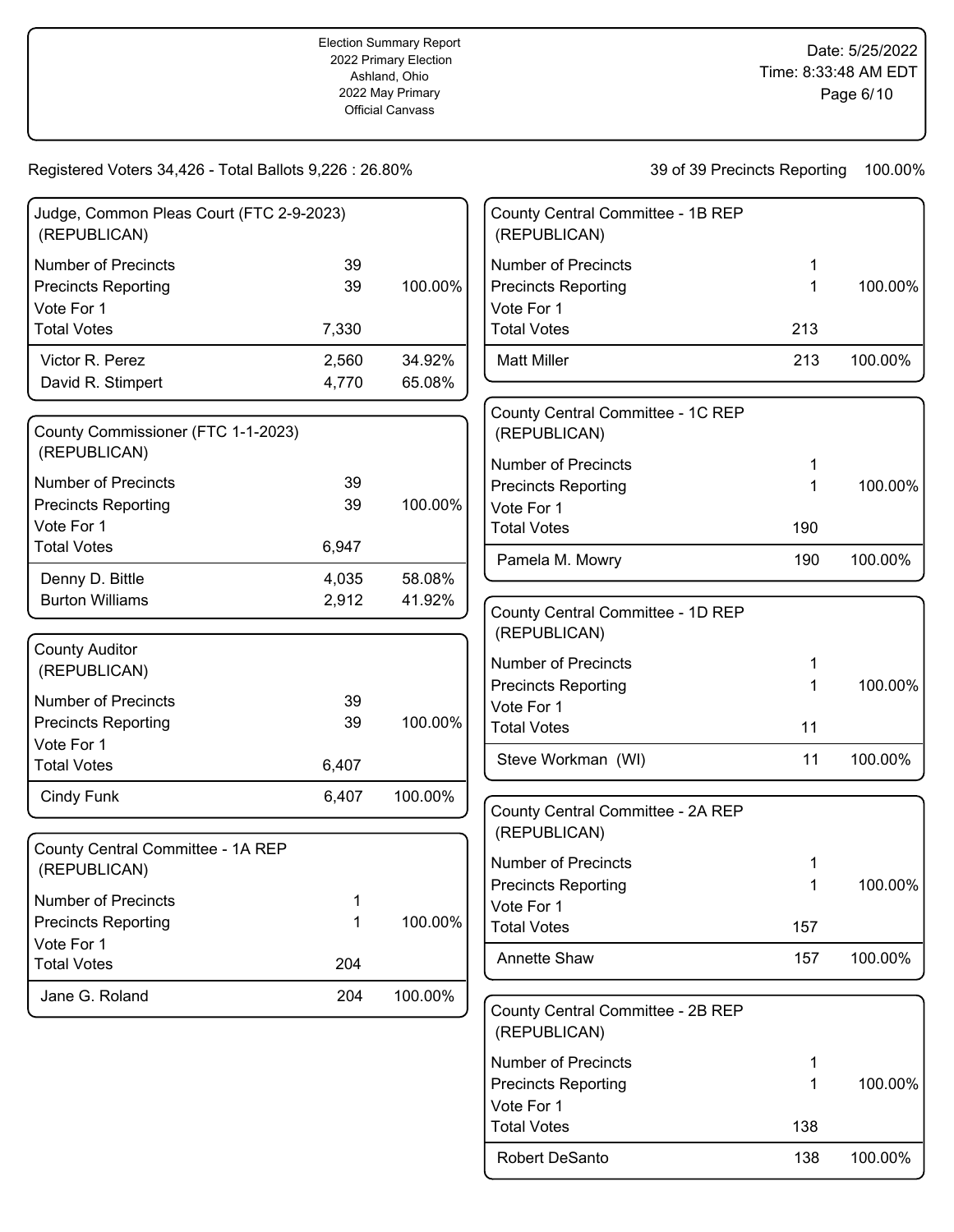| County Central Committee - 2C REP<br>(REPUBLICAN) |     |         | County Central Committee - 4C REP<br>(REPUBLICAN)            |                |         |
|---------------------------------------------------|-----|---------|--------------------------------------------------------------|----------------|---------|
| <b>Number of Precincts</b>                        | 1   |         | <b>Number of Precincts</b>                                   | 1              |         |
| <b>Precincts Reporting</b>                        | 1   | 100.00% | <b>Precincts Reporting</b>                                   | 1              | 100.00% |
| Vote For 1                                        |     |         | Vote For 1                                                   |                |         |
| <b>Total Votes</b>                                | 162 |         | <b>Total Votes</b>                                           | $\overline{7}$ |         |
| Jason P. Chio                                     | 162 | 100.00% | Theresa Bonfiglio (WI)                                       | $\overline{7}$ | 100.00% |
|                                                   |     |         |                                                              |                |         |
| County Central Committee - 3C REP<br>(REPUBLICAN) |     |         | County Central Committee - CLEAR CREEK REP<br>(REPUBLICAN)   |                |         |
| <b>Number of Precincts</b>                        | 1   |         | <b>Number of Precincts</b>                                   | 1              |         |
| <b>Precincts Reporting</b>                        | 1   | 100.00% | <b>Precincts Reporting</b>                                   | 1              | 100.00% |
| Vote For 1                                        |     |         | Vote For 1                                                   |                |         |
| <b>Total Votes</b>                                | 8   |         | <b>Total Votes</b>                                           | 20             |         |
| Dennis Miller (WI)                                | 8   | 100.00% | Allison M. Stimpert (WI)                                     | 20             | 100.00% |
|                                                   |     |         |                                                              |                |         |
| County Central Committee - 3D REP<br>(REPUBLICAN) |     |         | County Central Committee - LOUDONVILLE 1 REP<br>(REPUBLICAN) |                |         |
| <b>Number of Precincts</b>                        | 1   |         | <b>Number of Precincts</b>                                   | 1              |         |
| <b>Precincts Reporting</b>                        | 1   | 100.00% | <b>Precincts Reporting</b>                                   | 1              | 100.00% |
| Vote For 1                                        |     |         | Vote For 1                                                   |                |         |
| <b>Total Votes</b>                                | 64  |         | <b>Total Votes</b>                                           | 222            |         |
| Kurt J. Schneider                                 | 64  | 100.00% | <b>Matthew Fulmer Young</b>                                  | 222            | 100.00% |
|                                                   |     |         |                                                              |                |         |
| County Central Committee - 4A REP<br>(REPUBLICAN) |     |         | County Central Committee - GREEN 1 REP<br>(REPUBLICAN)       |                |         |
| <b>Number of Precincts</b>                        | 1   |         | <b>Number of Precincts</b>                                   |                |         |
| <b>Precincts Reporting</b>                        | 1   | 100.00% | <b>Precincts Reporting</b>                                   |                | 100.00% |
| Vote For 1                                        |     |         | Vote For 1                                                   |                |         |
| <b>Total Votes</b>                                | 74  |         | <b>Total Votes</b>                                           | 182            |         |
| Angela Woodward                                   | 74  | 100.00% | David M. Hunter                                              | 182            | 100.00% |
|                                                   |     |         |                                                              |                |         |
| County Central Committee - 4B REP<br>(REPUBLICAN) |     |         | County Central Committee - GREEN 2 REP<br>(REPUBLICAN)       |                |         |
| <b>Number of Precincts</b>                        | 1   |         | <b>Number of Precincts</b>                                   | 1              |         |
| <b>Precincts Reporting</b>                        | 1   | 100.00% | <b>Precincts Reporting</b>                                   | 1              | 100.00% |
| Vote For 1                                        |     |         | Vote For 1                                                   |                |         |
| <b>Total Votes</b>                                | 44  |         | <b>Total Votes</b>                                           | 112            |         |
| Christopher R. Tunnell                            | 44  | 100.00% | Marilyn Byers                                                | 112            | 100.00% |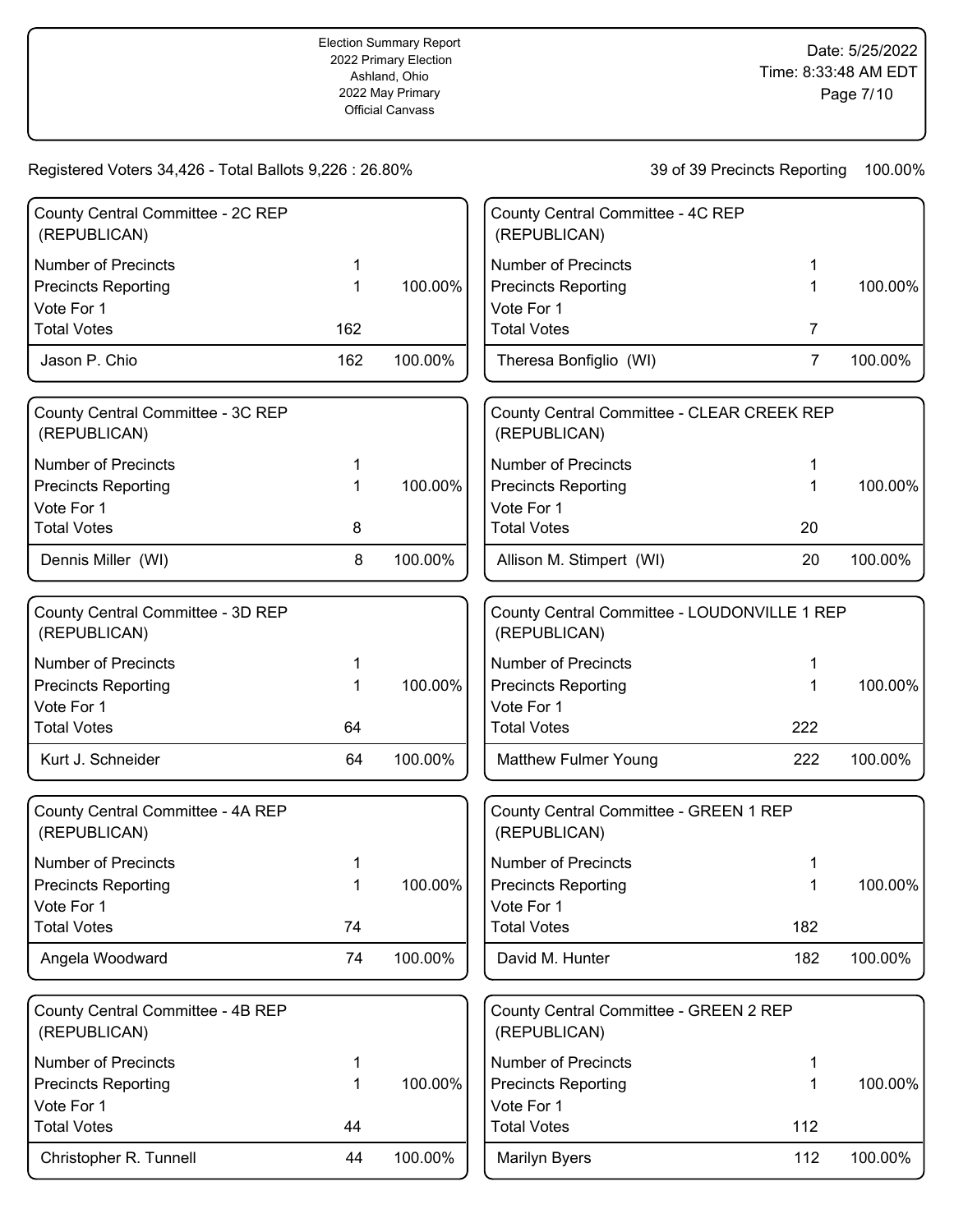| County Central Committee - LOUDONVILLE 2 REP<br>(REPUBLICAN) |     |         | County Central Committee - MILTON 3 REP<br>(REPUBLICAN)     |             |         |
|--------------------------------------------------------------|-----|---------|-------------------------------------------------------------|-------------|---------|
| <b>Number of Precincts</b>                                   | 1   |         | <b>Number of Precincts</b>                                  |             |         |
| <b>Precincts Reporting</b>                                   | 1   | 100.00% | <b>Precincts Reporting</b>                                  | $\mathbf 1$ | 100.00% |
| Vote For 1                                                   |     |         | Vote For 1                                                  |             |         |
| <b>Total Votes</b>                                           | 184 |         | <b>Total Votes</b>                                          | 115         |         |
| James D. Coey                                                | 184 | 100.00% | Kathy Howman                                                | 115         | 100.00% |
| County Central Committee - JACKSON 1 REP<br>(REPUBLICAN)     |     |         | County Central Committee - MONTGOMERY 2 REP<br>(REPUBLICAN) |             |         |
| <b>Number of Precincts</b>                                   | 1   |         | <b>Number of Precincts</b>                                  |             |         |
| <b>Precincts Reporting</b>                                   | 1   | 100.00% | <b>Precincts Reporting</b>                                  | 1           | 100.00% |
| Vote For 1                                                   |     |         | Vote For 1                                                  |             |         |
| <b>Total Votes</b>                                           | 139 |         | <b>Total Votes</b>                                          | 155         |         |
| Michael Eugene Welch                                         | 139 | 100.00% | Paul R. Kauffman                                            | 155         | 100.00% |
| County Central Committee - LAKE REP<br>(REPUBLICAN)          |     |         | County Central Committee - MONTGOMERY 3 REP<br>(REPUBLICAN) |             |         |
| <b>Number of Precincts</b>                                   | 1   |         | <b>Number of Precincts</b>                                  | 1           |         |
| <b>Precincts Reporting</b>                                   | 1   | 100.00% | <b>Precincts Reporting</b>                                  | 1           | 100.00% |
| Vote For 1                                                   |     |         | Vote For 1                                                  |             |         |
| <b>Total Votes</b>                                           | 86  |         | <b>Total Votes</b>                                          | 126         |         |
| Judith K. McFarlin                                           | 86  | 100.00% | Stanley E. Kopp, Sr.                                        | 126         | 100.00% |
| County Central Committee - MIFFLIN REP<br>(REPUBLICAN)       |     |         | County Central Committee - ORANGE 1 REP<br>(REPUBLICAN)     |             |         |
| <b>Number of Precincts</b>                                   |     |         | <b>Number of Precincts</b>                                  |             |         |
| <b>Precincts Reporting</b>                                   |     | 100.00% | <b>Precincts Reporting</b>                                  |             | 100.00% |
| Vote For 1                                                   |     |         | Vote For 1                                                  |             |         |
| <b>Total Votes</b>                                           | 163 |         | <b>Total Votes</b>                                          | 219         |         |
| Amanda Jones                                                 | 163 | 100.00% | Michal E. Crow                                              | 219         | 100.00% |
| County Central Committee - MILTON 1 REP<br>(REPUBLICAN)      |     |         | County Central Committee - ORANGE 2 REP<br>(REPUBLICAN)     |             |         |
| <b>Number of Precincts</b>                                   | 1   |         | <b>Number of Precincts</b>                                  | 1           |         |
| <b>Precincts Reporting</b>                                   | 1   | 100.00% | <b>Precincts Reporting</b>                                  | 1           | 100.00% |
| Vote For 1                                                   |     |         | Vote For 1                                                  |             |         |
| <b>Total Votes</b>                                           | 222 |         | <b>Total Votes</b>                                          | 111         |         |
| Edward J. Meixner                                            | 222 | 100.00% | Kelly Hickey                                                | 111         | 100.00% |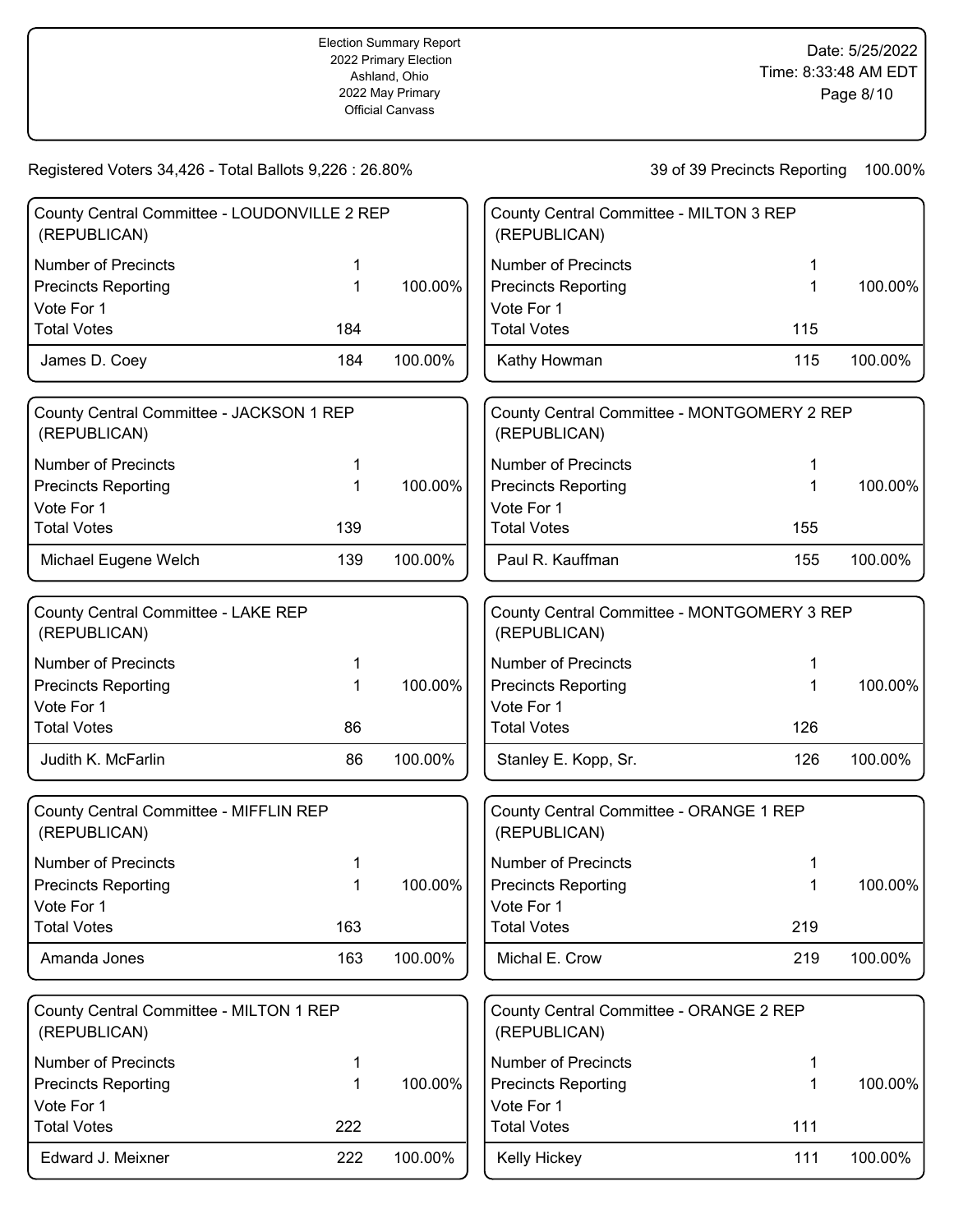# Registered Voters 34,426 - Total Ballots 9,226 : 26.80%

| 100.00%<br>39 of 39 Precincts Reporting |
|-----------------------------------------|
|-----------------------------------------|

| County Central Committee - PERRY REP<br>(REPUBLICAN) |     |         |
|------------------------------------------------------|-----|---------|
| Number of Precincts                                  | 1   |         |
| <b>Precincts Reporting</b>                           |     | 100.00% |
| Vote For 1                                           |     |         |
| <b>Total Votes</b>                                   | 255 |         |
| Cindy Funk                                           | 255 | 100.00% |
|                                                      |     |         |

| County Central Committee - RUGGLES REP<br>(REPUBLICAN) |     |         |
|--------------------------------------------------------|-----|---------|
| <b>Number of Precincts</b>                             |     |         |
| <b>Precincts Reporting</b>                             |     | 100.00% |
| Vote For 1                                             |     |         |
| <b>Total Votes</b>                                     | 109 |         |
| Joyce L. Ritchie                                       | 109 | 100.00% |

| County Central Committee - SULLIVAN 2 REP<br>(REPUBLICAN) |     |            |
|-----------------------------------------------------------|-----|------------|
| Number of Precincts                                       | 1   |            |
| <b>Precincts Reporting</b>                                | 1   | $100.00\%$ |
| Vote For 1                                                |     |            |
| <b>Total Votes</b>                                        | 113 |            |
| Ryan Athy                                                 | 113 | 100.00%    |

| County Central Committee - TROY REP<br>(REPUBLICAN) |     |         |
|-----------------------------------------------------|-----|---------|
| Number of Precincts                                 | 1   |         |
| <b>Precincts Reporting</b>                          | 1   | 100.00% |
| Vote For 1                                          |     |         |
| <b>Total Votes</b>                                  | 156 |         |
| Cody Ragle                                          | 156 | 100.00% |

| County Central Committee - VERMILLION 1 REP<br>(REPUBLICAN) |     |         |
|-------------------------------------------------------------|-----|---------|
| Number of Precincts                                         | 1   |         |
| <b>Precincts Reporting</b>                                  | 1   | 100.00% |
| Vote For 1                                                  |     |         |
| <b>Total Votes</b>                                          | 157 |         |
| Andrew S. Keller                                            | 157 | 100.00% |

| County Central Committee - VERMILLION 2 REP<br>(REPUBLICAN) |     |         |
|-------------------------------------------------------------|-----|---------|
| Number of Precincts                                         | 1   |         |
| <b>Precincts Reporting</b>                                  | 1   | 100.00% |
| Vote For 1                                                  |     |         |
| <b>Total Votes</b>                                          | 235 |         |
| Brian K. Kellogg                                            | 235 | 100.00% |

| Black River LSD Ren EM REQ 6.4m                          |            |                  |
|----------------------------------------------------------|------------|------------------|
| <b>Number of Precincts</b><br><b>Precincts Reporting</b> | 5<br>5     | 100.00%          |
| <b>Total Votes</b>                                       | 698        |                  |
| FOR THE TAX LEVY<br>AGAINST THE TAX LEVY                 | 348<br>350 | 49.86%<br>50.14% |

| Green Perrysville JFD Ren FP 2m                   |            |                  |
|---------------------------------------------------|------------|------------------|
| Number of Precincts<br><b>Precincts Reporting</b> | 2<br>2     | 100.00%          |
| <b>Total Votes</b>                                | 459        |                  |
| For the Tax Levy<br>Against the Tax Levy          | 356<br>103 | 77.56%<br>22.44% |

| Lucas LSD Add Bond/Tax 9m                         |          |                  |
|---------------------------------------------------|----------|------------------|
| Number of Precincts<br><b>Precincts Reporting</b> | 2<br>2   | 100.00%          |
| <b>Total Votes</b>                                | 29       |                  |
| For the Bond Issue<br>Against the Bond Issue      | 11<br>18 | 37.93%<br>62.07% |